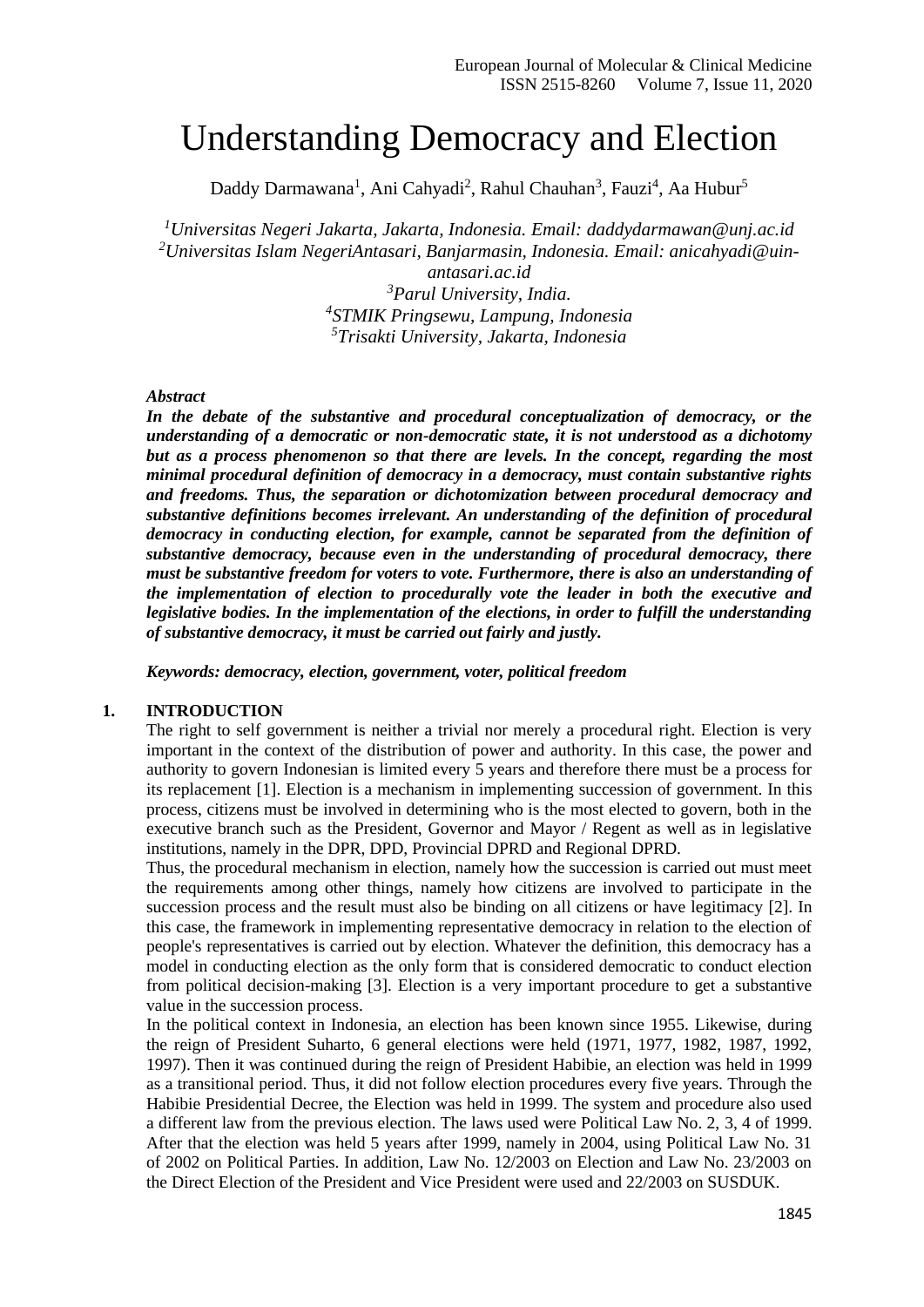## **2. The Quality of Democracy**

In every election, the quality of democracy is always a matter of debate, so the study of election and democracy is very important. How do indicators such as participation, competition, and the legitimacy of the election process become the indicators to see the quality of democracy through election [4]. In studying democracy and election, apart from discussing the participation, competition, and legitimacy, it is also necessary to look at the country's political context. In Indonesia, the dominance of the authoritarian regime has changed since the 1999 election. The 1999 election changed the political landscape in Indonesia. First, with the acquisition of the party that was in power during the Suharto regime, namely the Golkar party in the 1999 election, the gains of the New Order government party decreased (landslide). Meanwhile, other parties received significant votes, namely PDIP, PPP, PKB, PAN, PBB, PKS. This shows that there was a change in the political map after the 1999 elections.

In the next political journey, most political scientists optimistically built an extraordinary model of political democracy [5]. The MPR, led by Amin Rais, who has a background in political scientists, built the foundation for political reconstruction through constitutional amendments. The political map that changed in 1999 resulted in a relatively safe process of amending the 1945 Constitution. An important change was the direct election of the President and Vice President in 2002. Another amendment that is closely related to the election is that the election organizers are the general election commission which is national, permanent, and independent, in accordance with Article 22 E paragraph 5 of the 1945 Constitution. From national, permanent, and independent election organizers, a General Election Commission is formed down to the Regency / City level.

Meanwhile, in the context of authoritarian politics, election is carried out only to legitimize the regime in power. Thus, election is held in the framework of maintaining power [6]. In Suharto's rule of 32 years, it proved only to maintain the power of President Suharto. It is shown that during the 32 years of the election process, the implementation of direct elections were under the coordination of the government power without any control from other political forces or the civil society.

#### **3. The debate of Democracy's**

The debate of Democracy's direction in Indonesia after the 1998 reform is of course mixed. Optimists still think that constitutional democracy through changes to constitutional amendments is still very important to enforce [7]. Activists and academics came together to demand a New Constitution and direct presidential election. In political debates in the public sphere, both commentators in various mass media and in various opinion papers are divided into two groups, namely the first group had very high optimism in laying the foundations of constitutional democracy [8]. Meanwhile, the second group saw the importance of street democracy in terms of fighting for freedom through demonstrations on the streets. In other words, namely by applying political pressure through demonstrations. Meanwhile, constitutional democracy places more emphasis on the process of change through the legal and political rule of the game, namely through constitutional political and legal rules. Thus, the political process through the legislature is very important. Therefore, the changing game rules from the changes of the 1945 Constitution and the Law which became the implementing rules under the 1945 Constitution. Thus, at that time there was a debate whether street democracy or constitutional democracy should go through after the regime change. Absolutely, these two options have their respective groups and followers. It is proven that constitutional democracy through amendments to the 1945 Constitution, namely through constitutional amendments, goes hand in hand with the demands of street democracy followers and it is mutually needed in a democratic political process [9]. At least the downfall of President Abdurahman Wahid was also carried out through political pressure from street democracy. Previously, street democracy could also influence the MPR Session in August 1999 to reject President Habibie's report. The pressure of street democracy has succeeded in influencing President Habibie's decision not to run for President again after the 1999 elections. Political developments with the emergence of a central axis of Islamic party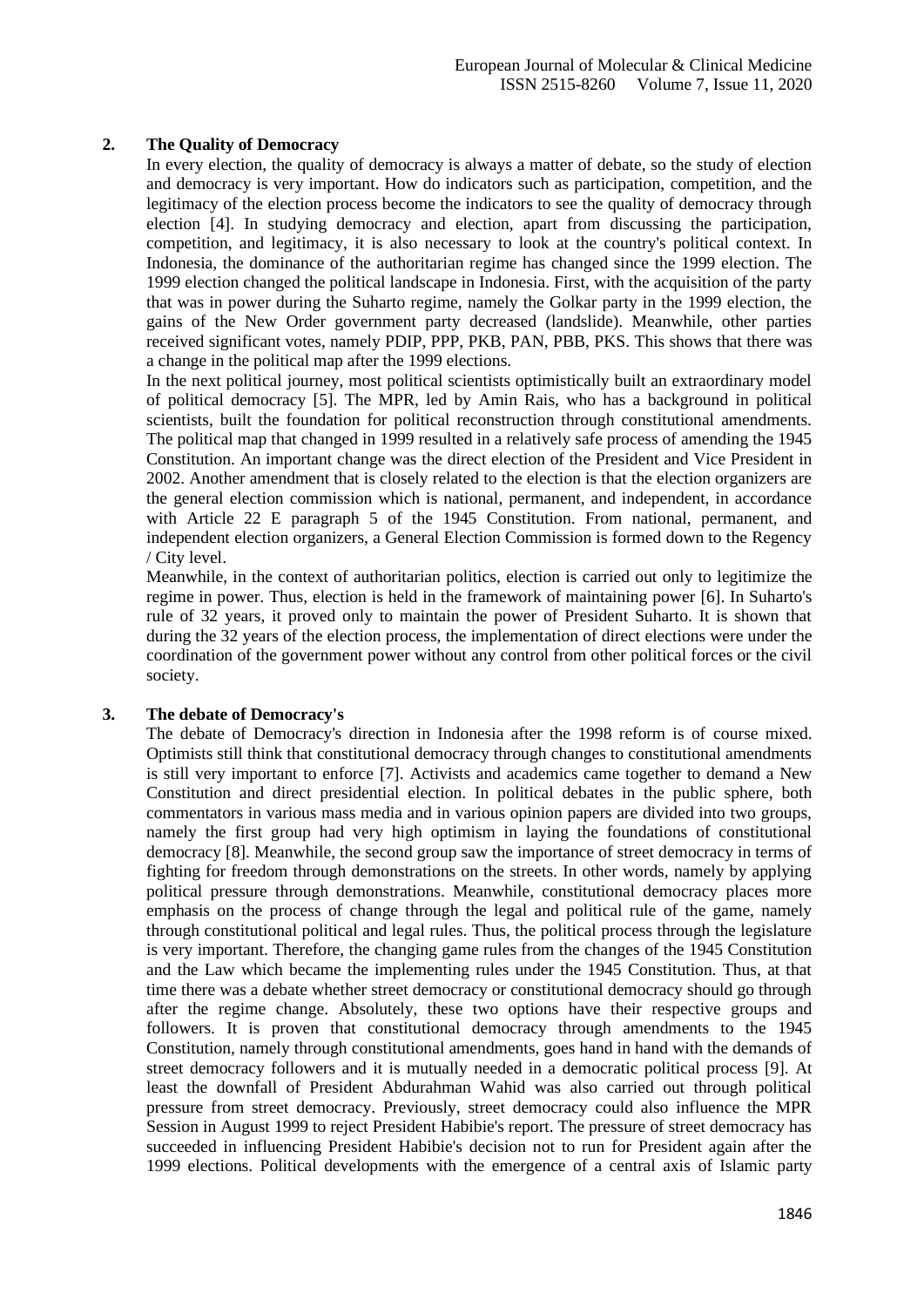groups led by MPR Chair AmienRais to elect President Abdurahman Wahid are another indicator of the influence of street democracy.

As activists and political scientists at the same time, they see developments that lead to an orientation towards political establishment only for the sake of power struggle. Was it because some members of the DPR and the MPR at that time did not find it easy to keep up with the progress of the democratization process taking place in Indonesia? This is proven by the absence of clarity and the task of the Constitutional Commission which is mandated to harmonize constitutional changes or amendments to the constitution since reform. Apart from that, the process of amending the constitution in the 1945 Constitution is a right of the MPR, but in a democratic political convention, a broader process of society's participation should be carried out. At least, the model in South African countries that involves 2 million citizens in the process of changing constitutional amendments in South Africa.

## **4. Political Freedom**

Political freedom seems to lose its optimism in a short time. The democracy is not followed by political consolidation, so that the political process appears incomplete and half-hearted [10]. The process of constitutional amendment was not carried out in a comprehensive manner, on the one hand, the amendment process was quite numerous in a relatively short time, but it was not accompanied by political consolidation for the vision, direction and goals of the nation and state. Thus there was pessimism among activists and also among political scientists [11].

Meanwhile, foreign scholars have seen from several perspectives in the post-Suharto elections. Several domestic analysts see it all coming back to "business as usual, big maw neo-patrimonial, clientelist, informalized and disordered politics". The DPR / DPD / MPR in turn are not only on the party line, but they are more focused on individual interests. Meanwhile, some 1998 student activists and some NGO activists saw that there was no progress. They were very pessimistic. The debate on democratization in Indonesia can be said to be a dialogue between "deaf" people, the debate on democratization came to resemble a 'dialogue of the deaf'. What I mean as dialogue of the deaf is everyone speaks and everyone tells the truth. However, no one in the dialogue has the ability and the patience to listen [12].

As a result, the references were pretty much full of contradictory hypotheses based on approaches using various conceptualizations about democracy [13]. The study of the partiality of the democratic process is important to see to what extent the democratic process of succession of government is carried out in an honest and fair manner. Election is a phenomenon that is relatively measurable in terms of indicators with high validity. Likewise, the data used can also formulate a comparative approach. Studies on the characteristics of elections with a multiparty system and DPD elections as well as direct presidential and vice presidential elections coupled with regional head elections for both Governors and Regents and Mayors are important to study the relationship between democracy [14] and elections in Indonesia.

The study of electionsand democratization has become an important subject in the development of political science in Indonesia. The study conducted by several scholars on the 1999 election was said to be a democratic election, although there were quite a number of mistakes and violations and the election results were not validated by the KPU. The decision on the results of the 1999 elections was decided by President Habibie. Many other studies have looked at how voters behaved in the 1999 elections, whether they still used the flow model like in the 1955 election. The political changes that occurred during the Suharto era, it can still be concluded that there is a pattern of voters in choosing their political parties. Meanwhile, this changed during the presidential, governor, and regent / mayor executive elections. The candidate figure is an important element in the executive election [15].

Election is basically a process of changing the rulers periodically without violence. Election is the only mechanism for the process of changing power in a democratic manner. Although the process of holding elections does not automatically provide democratic qualities. What about the quality of the election, is it getting better after the first and second election or the re-election of dishonest and fair elections?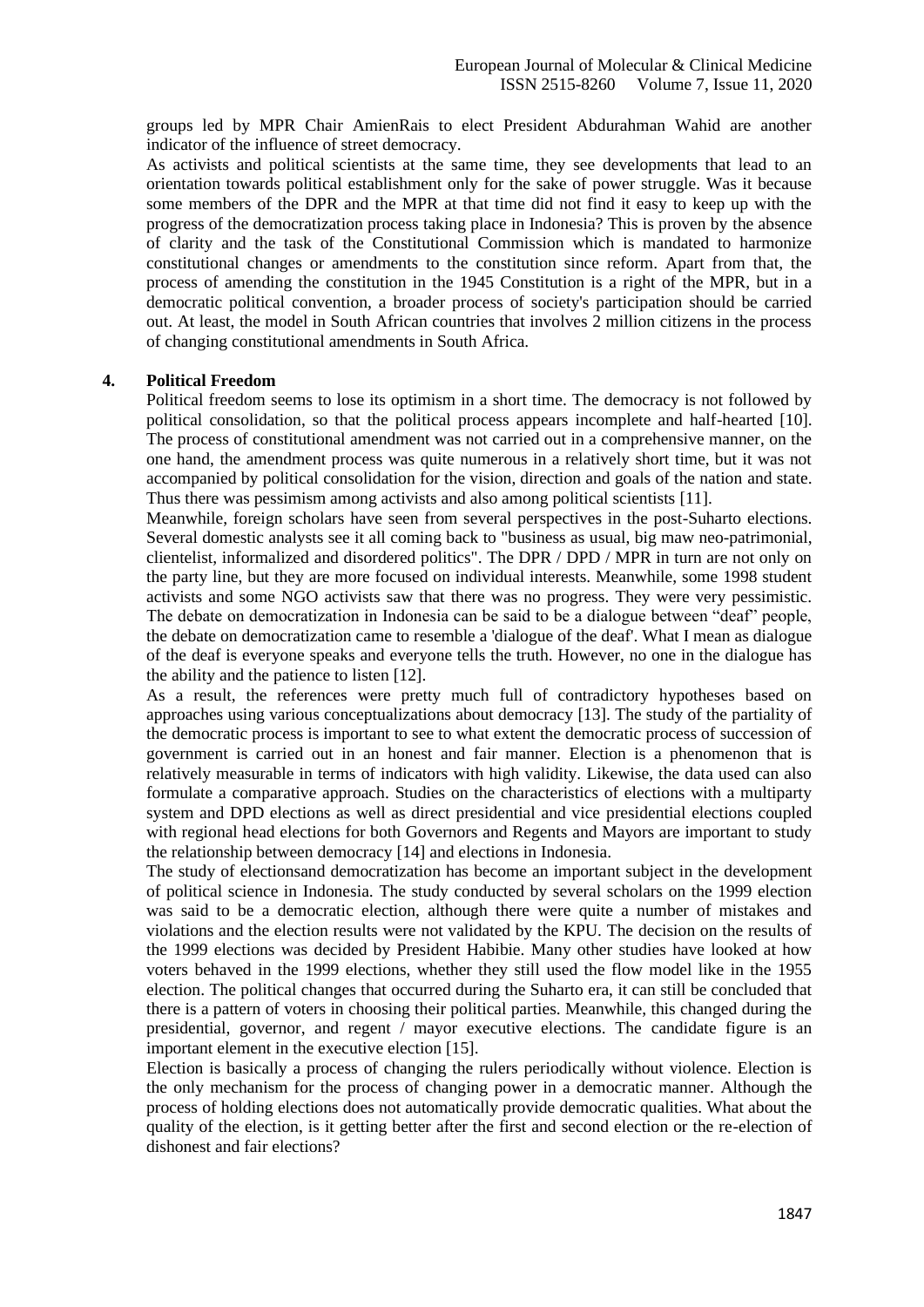### **5. Election and Democracy**

The approach of substantive democracy and procedural democracy or the conflict whether procedural is not important compared to the substance of democracy loses its meaning, because the concept of democracy can be better understood by not carrying out a dichotomy of procedure and substance [16]. The question is how democracy has meaning. This also occurred in the debate between the quantity and quality of the importance of women DPR members when women activists fought for a 30% quota for women in the DPR. In making a decision, a significant quantity is required. Therefore, from this perspective, quantity is important which does not then marginalize quality. If we need a 30% quota for women, it doesn't mean forgetting the quality. Therefore, the quality of women and men parliamentarians is still needed. The Election Law only mentions high school graduates [17].

Even in the most minimal context of democracy, it must integrally have substantive variables, namely between rights and freedoms. Thus, the definition to fight the procedural democracy and substance is not important. Thus in a democracy, election is the most important process to change the regime or government both the legislative and executive levels. In the election, a distributive of justice will be obtained related to the distribution of power and authority [18].

To rule the people, there must be the right way to have the legitimacy to be a government. The legitimacy of the government is obtained by the election. In the election, all adult citizens are involved in the determination process, both executive and legislature. Election is an important instrument in democracy to elect representatives of the people who are tasked to represent the citizen's interest during the period specified in the law [19].

The study of election, especially in Indonesia, is a very important study in the development of democracy. Indonesian political science experts who live on other countries are forced to see the election process into a new study. However, not all Indonesian political experts later developed studies on elections. This can be seen by Indonesia as an unattractive study compared to the study of Indonesia which was under a military or authoritarian regime. Therefore, the political developments that occur in the realm of political science studies, the issue of election must be an important issue for political science experts in Indonesia. The decolonization of Indonesian political science has become an important part of the democratic process. One thing that is interesting to see is that there are a few studies like the former USSR countries' studies. The building of new democracies in the former USSR countries is a study and example of the democratic process in the late 20th and early 21st centuries today [20].

Indonesia should be a great example in practicing the democratic model through the election. The election in Indonesia was the largest elections in the world. In addition, for Indonesia, a peaceful election was held for the first time in Indonesia's political history. Therefore, as a political study it is interesting to continuously follow how the election process was carried out from one period to the next. The data per polling station can be accessed in sufficient detail that can be conceptualized in theories of democratic transition relating to changes in the political landscape. The election results data as in the table below can then be used to hypothesize a theory.

| <b>Polling stations</b> | Legislative | <b>President I</b> | <b>President II</b> |
|-------------------------|-------------|--------------------|---------------------|
| Manual                  | 559,77      | 566,159            | 565,515             |
| IT                      | 458.672     | 513,596            | 547,419             |
| Percentage              | 81.94%      | 90.72%             | 96.80%              |
| Voters                  |             |                    |                     |
| Manual                  | 113,462,414 | 118,656,868        | 114,256,054         |
| <b>IT</b>               | 93.339,36   | 106,914,209        | 110,616,726         |
| Percentage              | 82.26%      | 90.10%             | 96.81%              |
| <b>Municipalities</b>   |             |                    |                     |
| Manual                  | 5,106       | 5,106              | 5,108               |

**Table 1.**Data Submission Results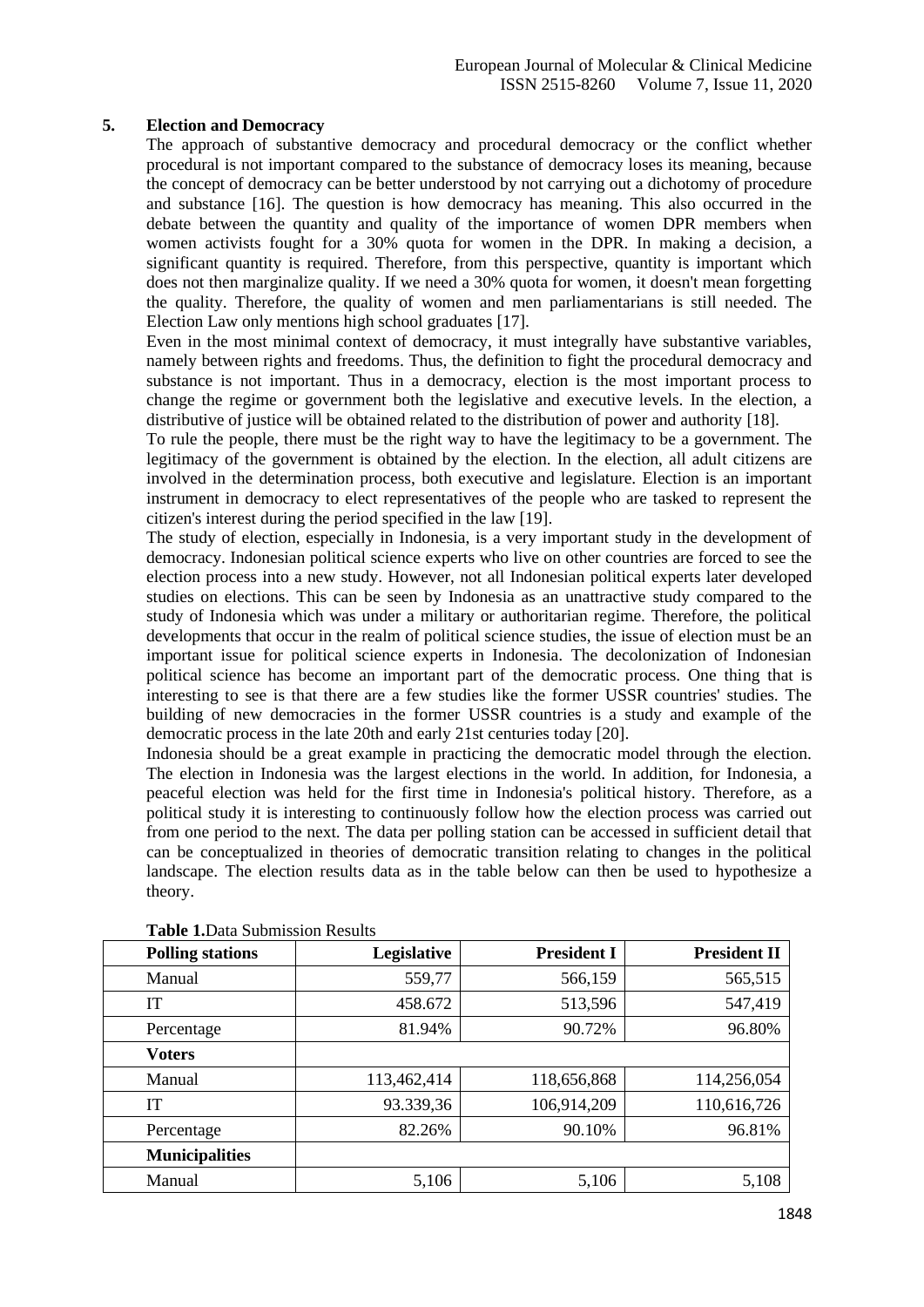| m          | $E^{\pi}$<br>т,⊥ Ј/ | 639<br>+,∪ノフ | ט∠ס,+  |
|------------|---------------------|--------------|--------|
| Percentage | 81.41%              | 90.85%       | 94.48% |

The democracy quality can be seen from its participation, competition, and legitimacy. It differs between studies of authoritarian regimes, because authoritarian regimes dominate the political landscape. Meanwhile, the political changes that occurred in 1998 provided new space in the development of political science to see in detail the various democratic processes that took place. Election for DPR, Provincial DPRD, Regional DPRD and DPD in 2004. This was followed by the Presidential and Vice-Presidential Election. In 2005, the regional head election took place during the period of non-years elections, between the 5 years there were local elections in 456 districts / cities and 33 provinces between 2004-2009. After the 2009 elections, there were nearly 507 regional head elections at the provincial and regional level.

## **6. CONCLUSION**

The problem that arises is how the process of political change occurs. To what extent does the election directly have a significant impact on the welfare of the people, or is the election a space to continuously test the leaders or representatives of the people periodically to have the right and authority to lead? Because the election that occurred resulted in the building of neopatrimonialism, neo-clientelism and the emergence of a new dynasty in politics. The election is an arena in building new clients which were previously only limited to cliques and ideological groups in the limited parliamentary space among DPR members, now the political arena is expanded by directly involving the people in determining executive leaders and legislative members between parties with the names of legislative candidates both in DPR and in the DPD.The study of elections becomes interesting to see the extent of participation, competition, and legitimacy of the ruling regime. Although indeed in the development of political science in the West, the study of how the election is not very developed. Using Francis Fukuyama's concept, in a society that already had a high level of trust, the study of election administration is not a big issue. However, for a society that is categorized as a low trust society, who is the organizer, what institution is holding it, government intervention in power, it is constantly an important political issue in the implementation of election. Competitive election is an important part of the democratic regime. Election is a phenomenon that can be conceptualized and measured with more certainty, indicators which have high validity. Data should be easily obtained. Democratic election is theoretically very significant. The study of multiparty election of Indonesia's election is very important in building a theory about succession of government.

## **REFERENCES**

- [1]. Ulum, M. B. (2019). How Democracy is Election? Reassessing Article 18 (4) of the 1945 Constitution and its Implication to the Regional Head Election in Indonesia. *Jurnal Hukum dan Peradilan*, *8*(2), 315-332.
- [2]. Kellner, D. (2019). Salvaging Democracy after election 2004. *Fast Capitalism*, *1*(2).
- [3]. Iryadi, I., Zakaria, M., Hasan, E., Tabrani, D., & Ilhamsyah, F. (2019). Muslim and Democracy: A Reflection from 2012 Aceh's Gubernatorial Election. *Budapest International Research and Critics Institute-Journal (BIRCI-Journal)*, 545-555.
- [4]. Hasen, R. L. (2020). *Election Meltdown-Dirty Tricks, Distrust, and the Threat to American Democracy*. Yale University Press.
- [5]. Naurin, E., Royed, T. J., & Thomson, R. (Eds.). (2019). *Party mandates and democracy: Making, breaking, and keeping election pledges in twelve countries*. New Comparative Politics.
- [6]. Rao, S. (2020). Narendra Modi's social media election campaign and India's delegative democracy. *The Communication Review*, 1-19.
- [7]. von Borzyskowski, I. (2019). *The credibility challenge: How democracy aid influences election violence*. Cornell University Press.
- [8]. Cowan, F. (2020). The Democracy versus Democracy: Representation and Politics in Odessa during the 1912 State Duma Election. *Revolutionary Russia*, 1-25.